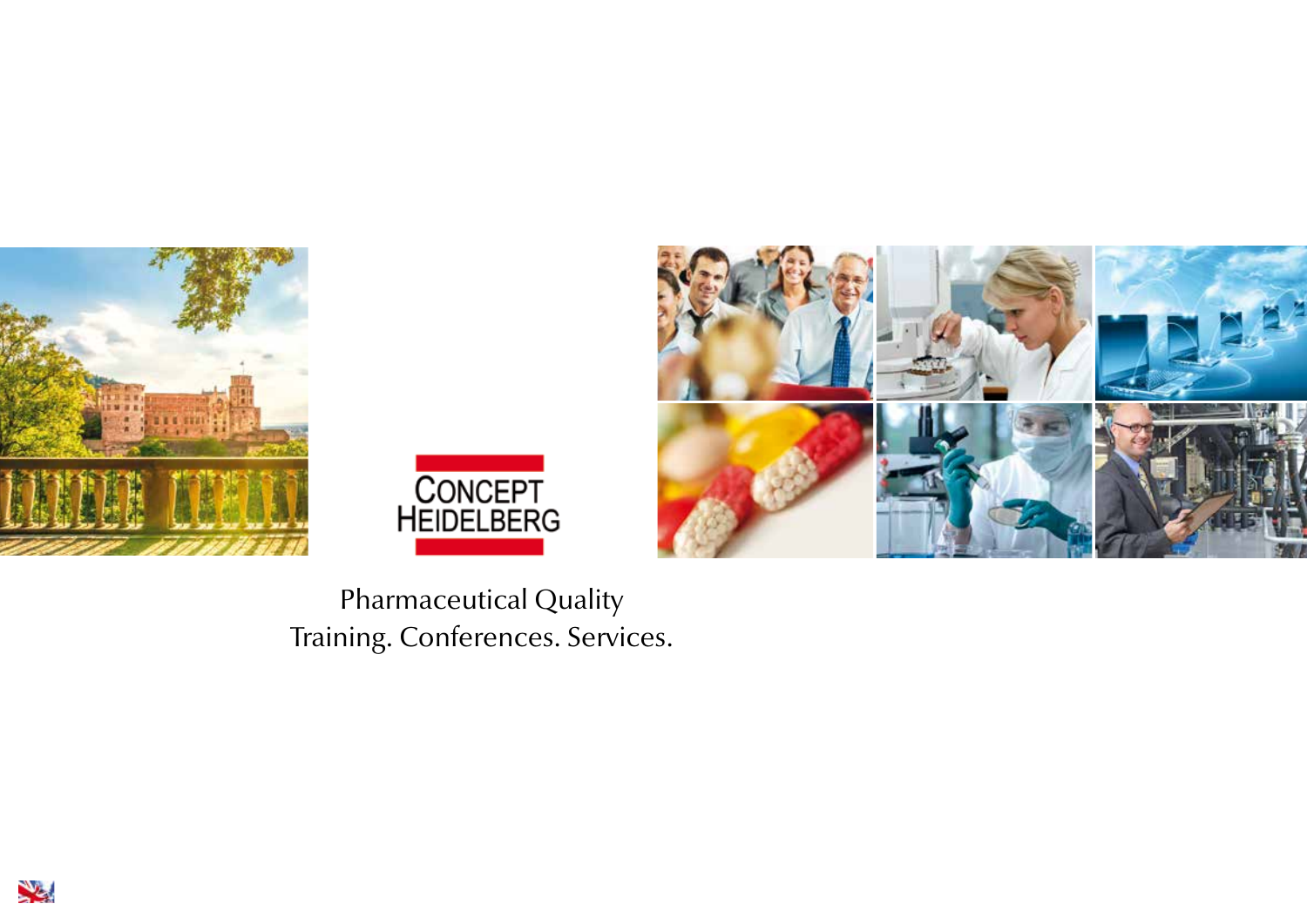# **Helping you to Comply with GMP/GDP**

Since our foundation on 1 April 1978 we have been concentrating on the pharmaceutical industry (incl. API production) and on biotechnology.

In these industries companies are obliged by law to comply with strict quality standards based on national and international regulatory guidelines like the GMP guides (Good Manufacturing Practice), providing information on quality assurance and drug safety. In these guides companies manufacturing drug products find the general requirements relative to documentation, premises, hygiene and process safety. Regulatory Authorities strictly observe and ensure their realisation through GMP inspections and audits. In addition, the GDP Guidelines (Good Distribution Practice) define the requirements regarding transport and storage of medicinal products.

To comply with these requirements companies need highly qualified staff in all business areas. They have to know, understand and realise binding regulations – making it necessary to train staff continuously.

#### **Europe's leading advanced training and information services provider for GMP and GDP Compliance**

As Europe's leading advanced training and information services provider in the area of pharmaceutical quality assurance and drug safety (Good Manufacturing Practices and Good Distribution Practices) Concept Heidelberg develops and organises more than 280 seminars and conferences in 10 European countries.

In addition to own events, Concept Heidelberg also organises events on behalf of and in cooperation with various institutions.

Furthermore, our services also comprise GMP/GDP in-house trainings and GMP consulting to support pharmaceutical businesses in realising regulatory compliance on a day-to-day basis.

For more information, please visit the website www.concept-heidelberg.com



*Concept Heidelberg office building in Heidelberg, Germany*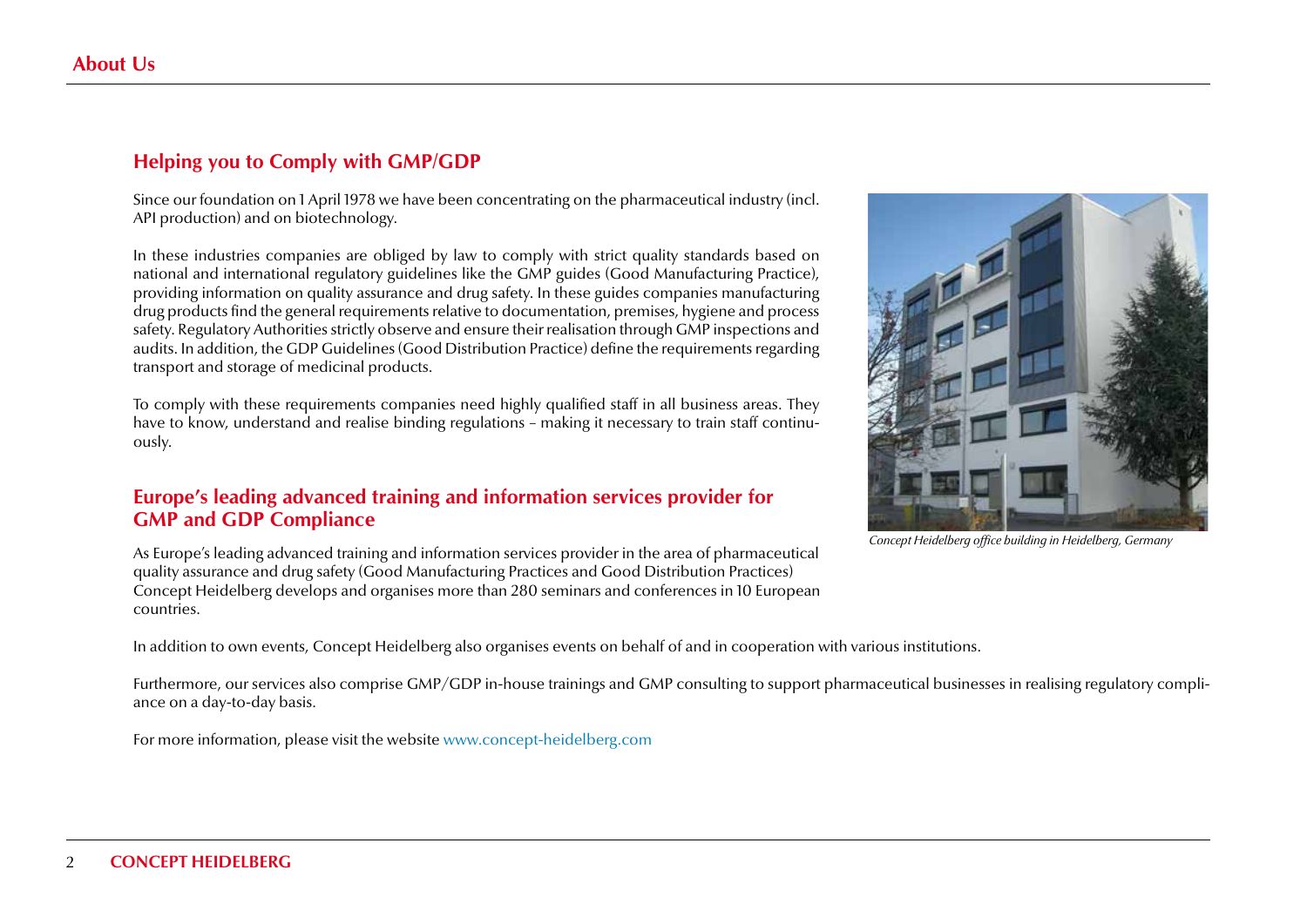# **Rewarding high-level Knowledge Transfer**

Since 1987 CONCEPT HEIDELBERG has been conferring the Wallhäußer Award every year. This award is endowed with  $€ 5,000.$ 

The award is given to personalities who have specifically supported the knowledge transfer through publications, their commitment and their life's work. In particular, it honours outstanding accomplishments in the fields of pharmaceutical production, technology and quality assurance.

With the award, CONCEPT HEIDELBERG wants to remind of Professor Wallhäußer's exceptional achievements in production hygiene and microbiological quality assurance. Through many publications and through his book "The Practice of Sterilisation, Disinfection and Conservation", he earned a remarkable reputation across Europe.

He significantly influenced a practical implementation of pharmaceutical quality assurance and Good Manufacturing Practice (GMP) and also promoted the information transfer to further develop pharmaceutical quality assurance at many CONCEPT HEIDELBERG conferences. Professor Wallhäußer died in 1996.

Every year, a jury of acknowledged experts from industry and authority choose the laureate.

Members of the jury are:

- Dr Wolfgang Schumacher, F. Hoffmann-La Roche, Basle, Switzerland
- Pharmaziedirektor a.D. Rudolf Völler

The laureates of the past years are:

Dr. Gero Beckmann, Institut Romeis Bad Kissingen GmbH Dr. Michael Rieth, Merck KGaA Dr. Klaus Haberer, Compliance Advice & Services in Microbiology GmbH Dr. Thomas Trantow, Analytik-Service Dr. Trantow Dr. Michael Jahnke, Haupt Pharma Wülfing GmbH Alexandra Stärk, Novartis Pharma Stein AG , und Volker Sigwarth, Skan AG Dr. jur. Martin Wesch, Wesch & Buchenroth



*Prof Dr Wallhäußer*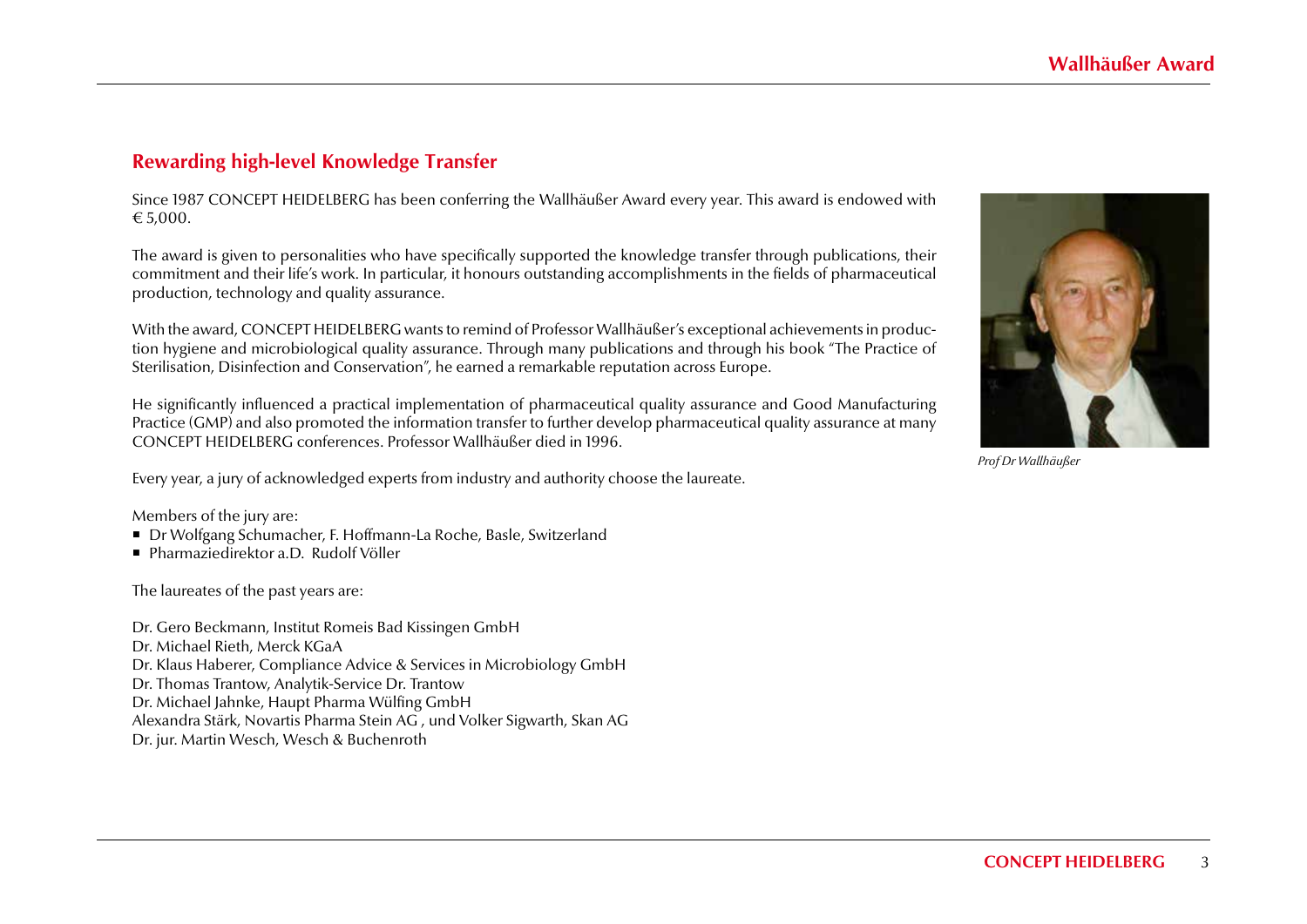## **Europe's Advanced Training Services Provider**

Number, scope, depth and complexity of regulatory requirements in the pharmaceutical and adjacent industries are constantly increasing. CONCEPT HEIDELBERG thus facilitates management and staff across Europe in receiving the necessary qualification to fulfil these requirements in their day-to-day work.

With more than 260 events per year and over 10.000 participants from more than 20 countries, CONCEPT HEIDELBERG is Europe's largest advanced training provider in the field of GMP and regulatory compliance. Right from the start, CONCEPT HEIDELBERG set standards by developing trainings with experts from the industry and from authorities. The trainings cover the entire spectrum:

- GMP/GDP Basic Trainings convey GMP/GDP basics in specific areas like production, quality control or packaging.
- Seminars and conferences pick up currently discussed issues, introduce latest regulatory requirements and demonstrate solution approaches. A GMP/GDP seminar demonstrates the practice-oriented implementation of the regulatory requirements.



At a GMP/GDP Conference or Regulatory Affairs Conference, the current regulatory developments and trends are presented by the leading experts from industry and authority. Various seminars are also offered as webinars. They allow attendees to get the latest developments quickly and easily – online from their desk.

■ Various GMP/GDP courses allow professionals to assemble a course programme according to their personal interests and needs and to obtain an acknowledged certificate.

All events are planned and organised by CONCEPT HEIDELBERG project managers (Pharmacists, Chemists, Microbiologists with longtime experience in the pharmaceutical industry). Moreover, independent speakers from the industry and from authorities like FDA, EMA, PIC/S or WHO also guarantee a maximum knowhow transfer. Therefore you benefit from events planned with expert knowledge and allowing you to get first-hand information and to exchange your experience with experts.

Various institutions accept our training courses and conferences as advanced training, also proving the high quality of our events.

Further information is available at www.concept-heidelberg.com. An events calendar can be found at www.gmp-navigator.com (in German language).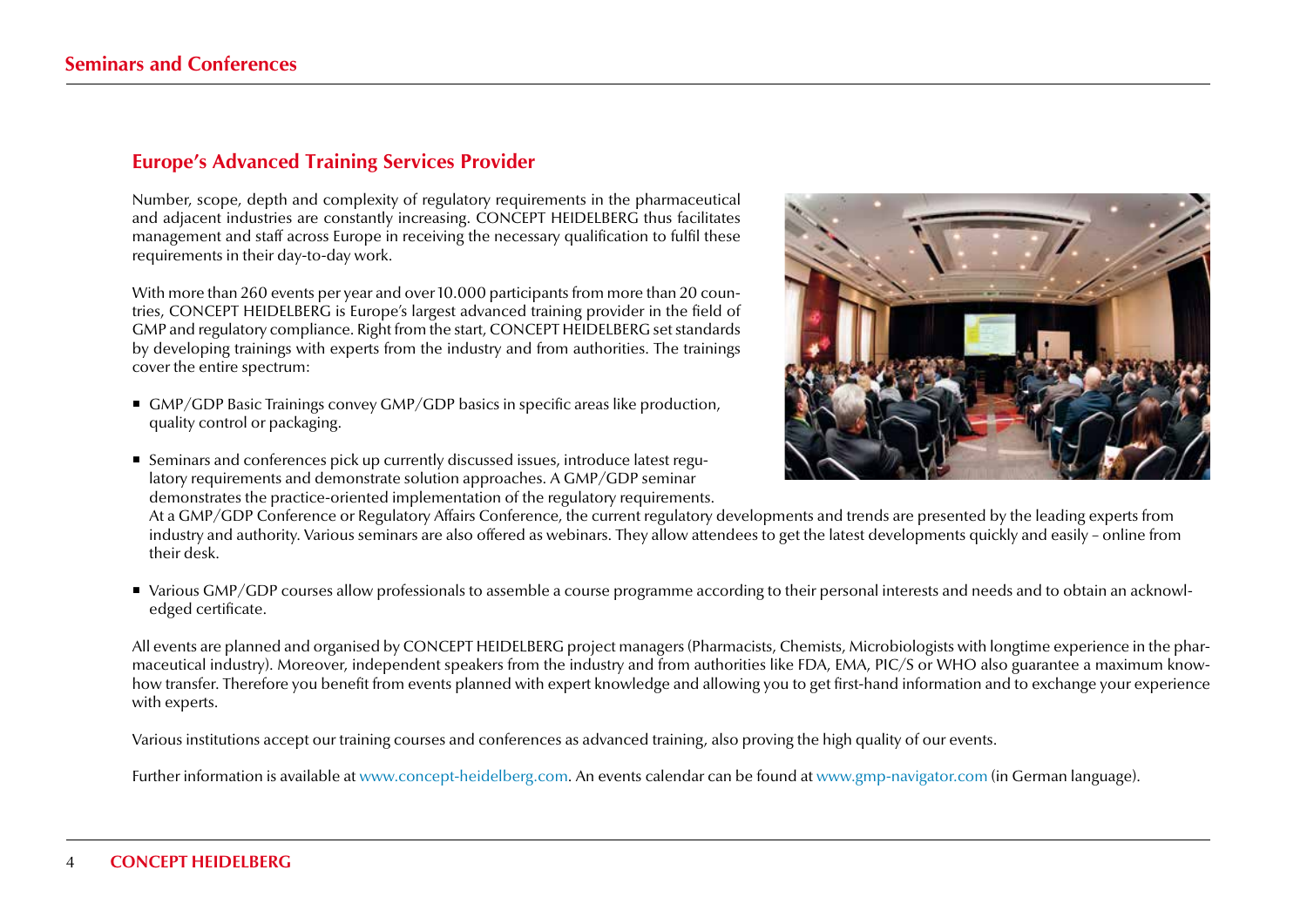## **GMP/GDP Paperback Series & Publications**

The Good Manufacturing Practices (GMP) are defined in a variety of laws, regulations and guidelines.

To help pharmaceutical companies ensure a GMP compliant manufacture of medicines and active pharmaceutical ingredients (APIs) CONCEPT HEIDELBERG publishes a series of GMP handbooks and publications with the most important regulations, check lists and analyses:

- EU GMP Guide (Parts I, II and III) and its Annexes the basis for supervision by the competent authorities in Europe is the.
- FDA cGMP Guide in the US, the Food & Drug Administration (FDA) has defined the GMP requirements in the Code of Federal Regulations (CFR). The 21 CFR 210/211 describes GMP requirements for medicinal products. In addition, the FDA has published interpretations of the cGMP Guides in a variety of guidance documents. Due to the strict requirements in aseptic processing, the FDA guidance "Sterile Drugs produced by Aseptic Processing" has a special meaning.



- ICH Q7 <sub>"</sub>GMP for Active Pharmaceutical Ingredients (APIs)<sup>"</sup> GMP requirements for the manufacture of APIs are universally harmonised through the International Conference on Harmonisation (ICH). The document ICH Q7 defines the requirements in the most important pharma markets – the US, Europe and Japan.
- Check Lists in addition to the paperbacks, GMP check lists on the basis of the EU GMP Guide and the FDA cGMP Guides help pharmaceutical companies to review GMP regulations in an audit/an inspection.
- Good Distribution Practice (GDP) of medicinal products for human use (Text with EEA relevance) (2013/C 343/01). The EU GDP Guidelines have been extensively revised to take into account the changing nature of the globalised supply chain. The new requirements have been effective since 2013. The booklet contains the original English wording and the official Germany translation.
- **GMP REPORT** is a new publication series. It is published in English language. The reports support the implementation of current GMP guidelines in pharmaceutical operations. There are no fixed publishing intervals or periods; as a rule, two volumes per year are issued.

To order GMP handbooks and publications, please go to www.concept-heidelberg.com/publications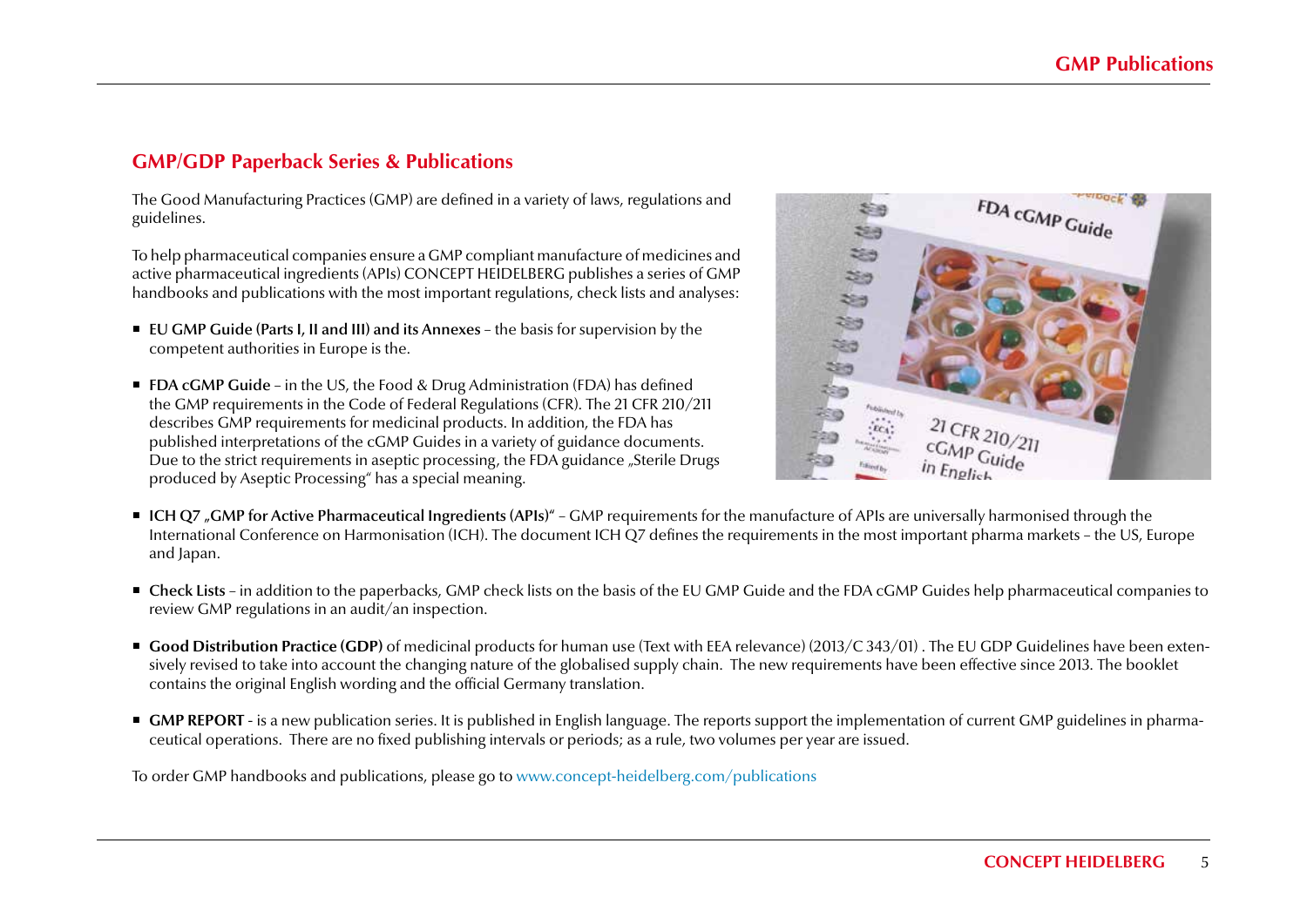#### **Events for International Not for Profit Organisations**

In addition to conducting own courses and conferences in Germany many international organisations rely on CONCEPT HEIDELBERG's services for planning and organising international events – like the European Compliance Academy (ECA), the CEFIC/APIC, the European Fine Chemicals Group (EFCG), the Paul-Ehrlich-Institut as well as the University of Heidelberg's Institute of Pharmacy and Biotechnology (IPMB) and the University of Munich.

On behalf of the ECA, for instance, we organise more than 50 international events throughout Europe – like in Amsterdam, Barcelona, Basle, Brussels, Budapest, Copenhagen, Lisbon, Madrid, Milan, Prague, Stockholm, Vienna and Warsaw. The courses and conferences cover the most diverse needs – as participants from more than 50 countries every year prove:

- GMP/GDP **seminars and courses** demonstrate the practice-oriented implementation of regulatory requirements. In addition, the ECA **GMP/GDP Certificattion Programme** enables participants to complete an internationally accepted qualification.
- At **conferences**, leading experts from industry and authority present current regulatory developments and trends, allowing delegates to get an update on the latest issues and regulatory requirements as well as to receive potential solution approaches. They further provide delegates with the opportunity to exchange their experience with colleagues from other companies and representatives from international authorities like FDA, BfArM, EMA, PIC/S, SwissMedic, and WHO.



To find out more about international events organised in co-operation with other organisations, please visit the following websites:

- with the European Compliance Academy ( $\widetilde{EC}$ A): www.gmp-compliance.org
- with APIC/CEFIC: www.api-conference.org and www.ichq7-week.org
- with the European QP Association: www.qp-association.eu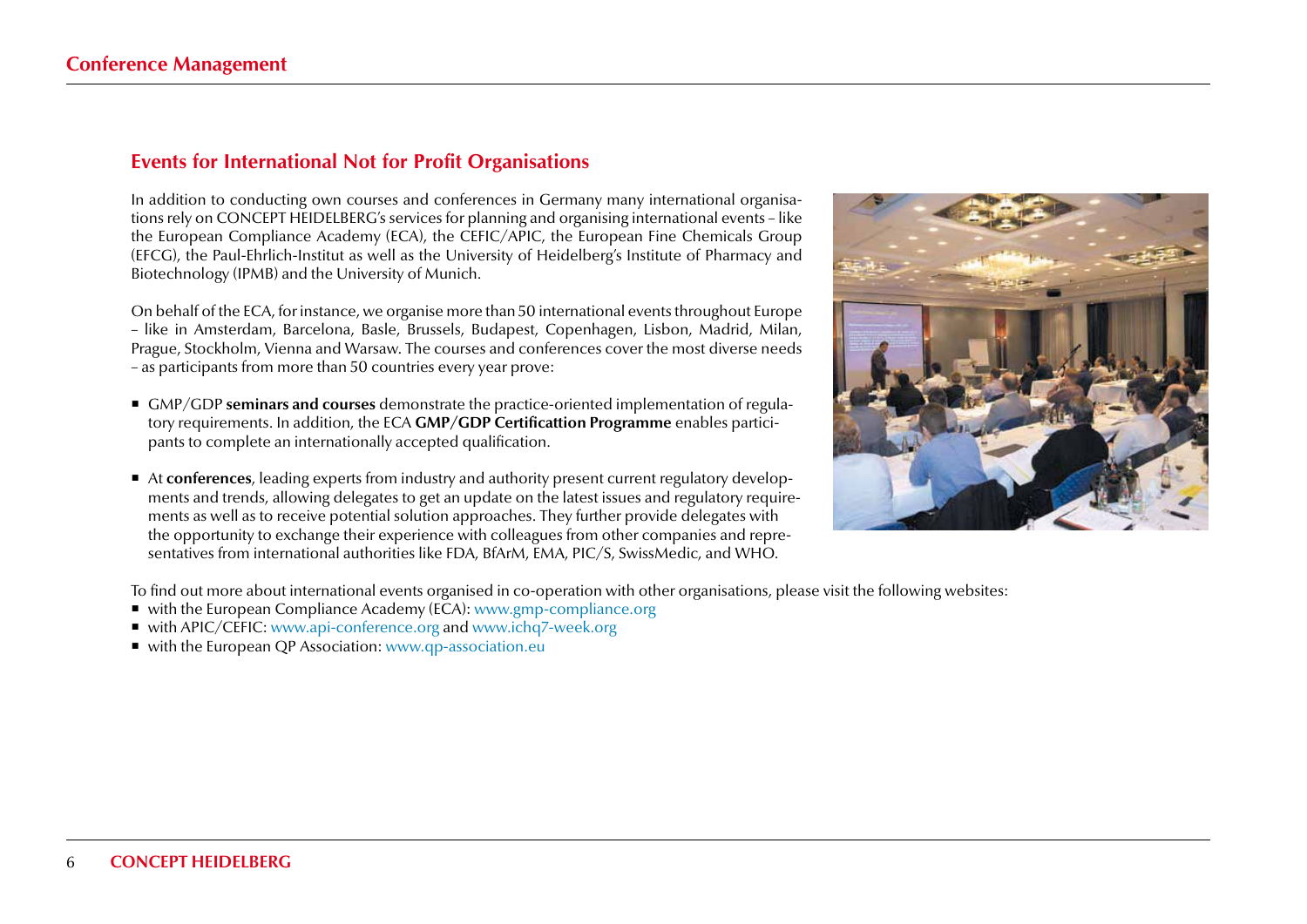## **Training "On site"**

CONCEPT HEIDELBERG also specifically develops and conducts in-house training courses for your company. These training courses are also offered on behalf of the ECA and enjoy a great reputation at both industry and authorities. They concentrate on an overview of the comprehensive national and international regulations as well as on relevant GMP guidances in your environment. What is exactly defined? Where is room for interpretation? Which procedure is common and accepted? What is mandatory, and what is too much?

By answering these questions, we facilitate implementing GMP/GDP on a day-today basis, promote understanding for following the GMP/GDP regulations and foster a positive attitude towards GMP/GDP. Discussing current issues also makes your staff aware of GMP/GDP regulations and solves existing problems.

Our GMP/GDP training differentiates between basic and special training courses. While basic training courses provide GMP fundamentals, special training courses help to advance knowledge or to gain knowledge in one specific area. The following training courses are available:

- **Pharmaceutical Production**
- API Production
- Quality Control
- Pharmaceutical Development
- **Pharmaceutical Technology**
- Storage
- Administration
- Validation
	- Computer Validation
	- **Inspection Preparation**
- Wholesaler
- **Logistics**
- $GDP$

The training courses are conducted on site – taking into account your individual requirements and ideas. The programme also takes site-specific issues or instructions (SOPs) as well as recent incidents into account. As a result you will receive an individual training whose form, content and level is exactly tailored to the target audience – even considering group dynamics. Ideally, a group is comprised of 20 individuals, but should definitely not exceed 30.

The detailed GMP/GDP in-house training programme can be found on ECA's website at www.gmp-compliance.org/eca\_inhouse.html

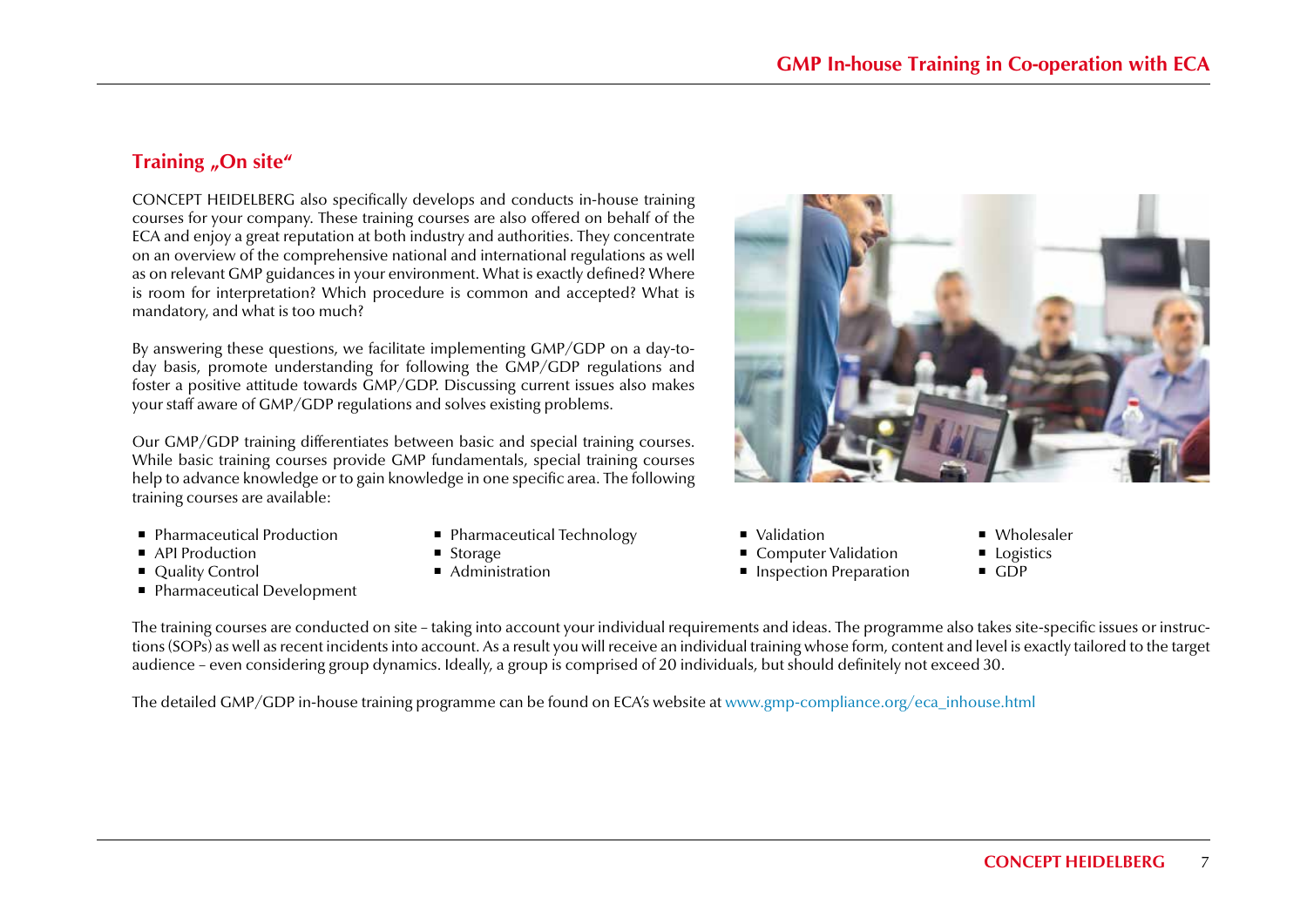# **GMP/GDP Consulting for your Company**

CONCEPT HEIDELBERG also manages the comprehensive consulting services in the field of GMP/GDP and Regulatory Compliance for the Pharmaceutical Consulting Alliance (PCA).

PCA is an association of leading GMP/GDP experts from various areas of the pharmaceutical and active pharmaceutical ingredients (API) industry. All of them are recognised specialists with long-standing practical experience – e.g. as Qualified Persons, QA/QC Managers, Production and Development Managers. Clients therefore benefit from consultants who can discuss their situation with further experts. Moreover, PCA's international presence – the consultants come from England, Switzerland and Germany and have established networks of contacts – enables you to quickly contact various European supervisory authorities. These contacts are often the key to the solution of (GMP/GDP) problems.

The Pharmaceutical Consulting Alliance offers counsel for all relevant departments and fields of expertise:

- Aseptic / sterile manufacture
- Biotechnological production
- Solids production
- Production of APIs
- Production of excipients
- Quality Assurance
- Quality Control
- $IT/EDP$
- Engineering (water systems, HVAC systems)
- Pharmaceutical development

PCA services are based on the following standards:

- FDA
- $EUVEMA$
- $WHO$
- $PIC/S$
- Pharmacopoeias (EP/USP)

Benefit from a consultants team supporting you on all GMP/GDP and Regulatory Compliance matters – from GMP/GDP audits (current state analysis) to overarching advice and inspection preparation. To find out more about the Pharmaceutical Consulting Alliance, please visit www.pca-gmp.com

• Distribution

- **Logistics**
- GDP Implementation

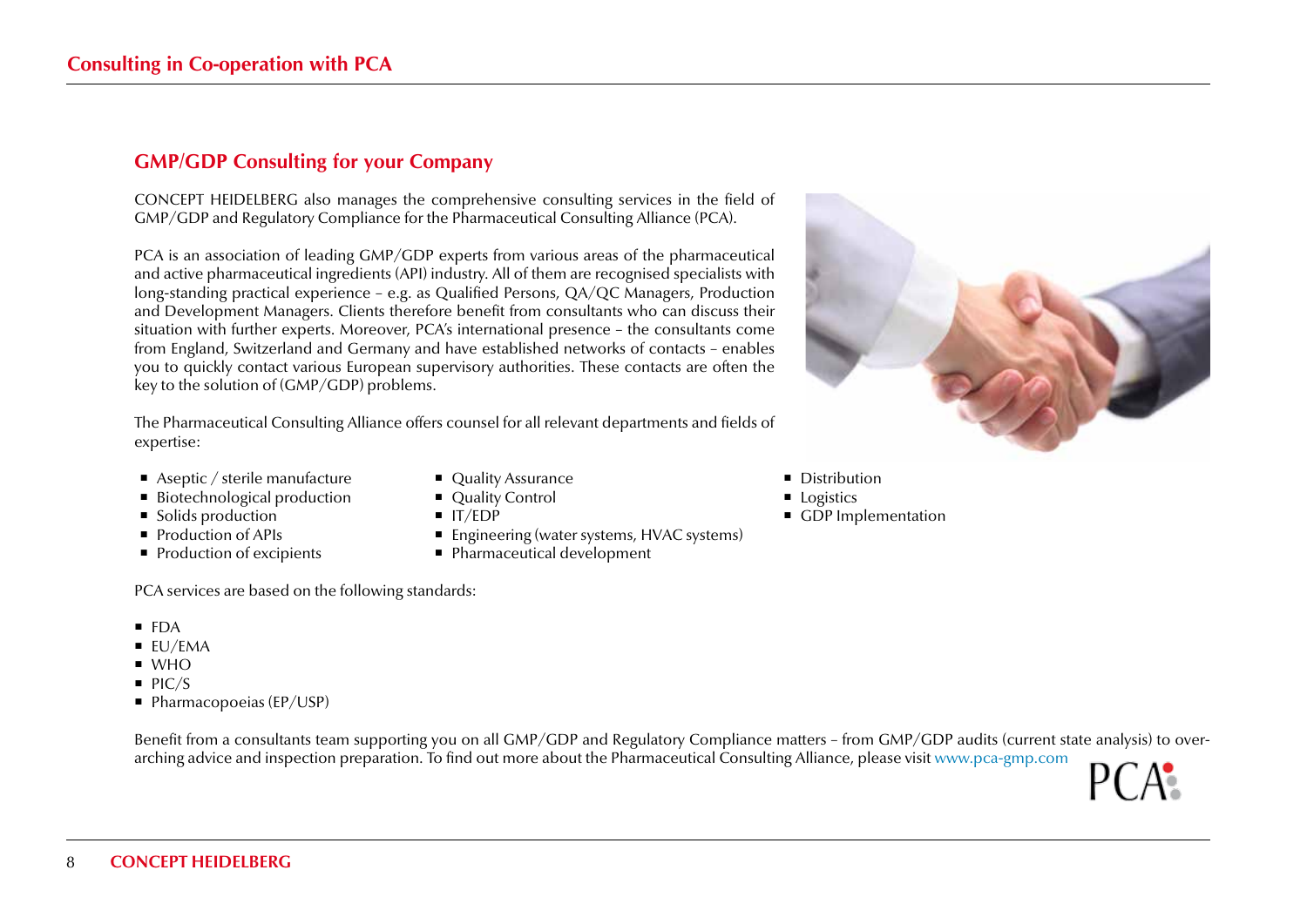#### **GMP Compliance Audits for API Manufacturers**

The API Audit Programme is a third-party audit programme for auditing manufacturers of Active Pharmaceutical Ingredients (APIs).

This programme was founded by APIC, a sector group of the European Chemical Industry Council (CEFIC), in co-operation with CONCEPT HEIDELBERG. It was established to create independent and harmonised audit reports. By forwarding these reports to pharmaceutical companies for their supplier qualification, API manufacturers can reduce costs and audit frequency. The audits are conducted on the basis of ICH Q7 (Good Manufacturing Practice Guide for Active Pharmaceutical Ingredients) and with regard to the APIC Auditing Guide. Participation is voluntary and not limited to APIC members.

To implement the programme, APIC and CONCEPT HEIDELBERG signed an agreement and founded the "API Compliance Institute" in December 2002. It is the aim of the API Compliance Institute to standardise GMP audits of API manufacturers and thereby to minimise the costs of compliance audits.

#### **The objectives of the API Audit Programme are:**

- Standardisation of GMP audits of API manufacturers
- Cost minimisation through
	- reducing the frequency of audits, since the audit report is available to pharmaceutical companies
	- standardised costs for the audits

If you would like to learn more about the API Audit Programme, please visit www.api-compliance.org

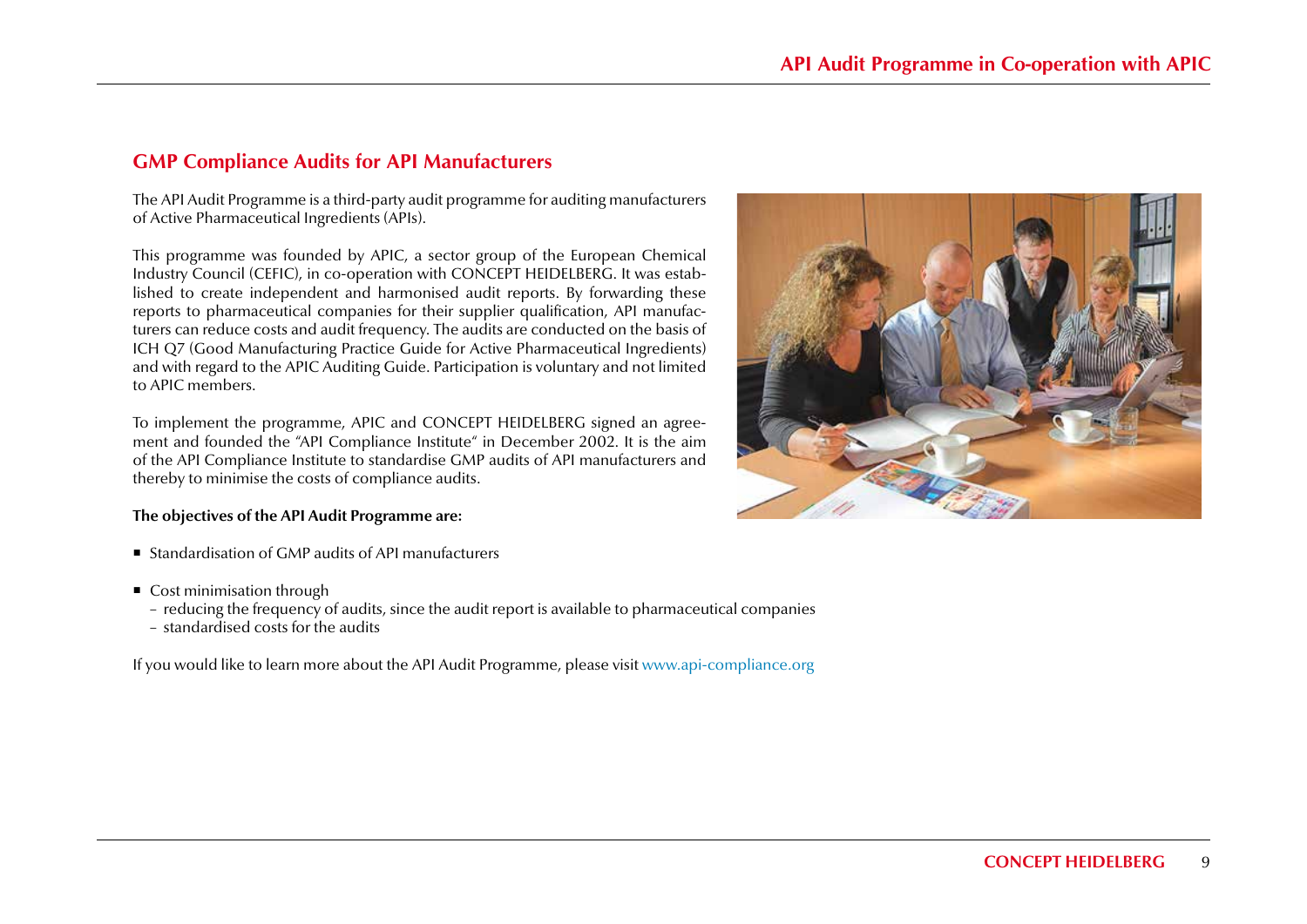## **PHARMSCHUL® - The GMP Software for Training Management**

The legislator requires an efficient training management and documentation from manufacturers of medicinal products: "The manufacturer should provide training for all the personnel whose duties take them into production areas or into control laboratories…." (EU GMP Guide).

Originally developed by Boehringer Ingelheim GmbH (today Roche Diagnostics Gmbh) and today used by many international pharmaceutical companies, the software PharmSchul® supports the planning, administration, analysis and documentation of pharmaceutical trainings. Due to the possibility to follow and verify the training status for every employee prior to or during a GMP inspection the software ensures a structured training planning and assessment of demands.

#### **Flexibility for Customisation**

PharmSchul is based on a powerful and flexible data structure. The modular concept allows to customise boxes, masks and data structures without changing the PharmSchul system itself – ensuring more security for future updates that are also validated.

Take further advantage of the new user administration. Display your company's

structure and define department administrators who take care of the trainings and staff in their area. Powerful reports show potential training deficits any time.

#### **Part 11 Compliance**

In 21 CFR Part 11 the FDA defined the requirements with regard to electronic records and electronic signatures. The compliance with these requirements is the precondition for the use in the FDA-regulated environment. PharmSchul 5.0 also translates these requirements systematically, e.g. through:

- Installation of a client/sever architecture
- PharmSchul Audit-Trail for documenting every change implemented
- Additional security policies in the user administration

More information – as e.g. with regard to performance features and system requirements – as well as a PharmSchul demo version is available at www.pharmschul.de.

PharmSchul® is registered trademark of CONCEPT HEIDELBERG GmbH, Heidelberg.

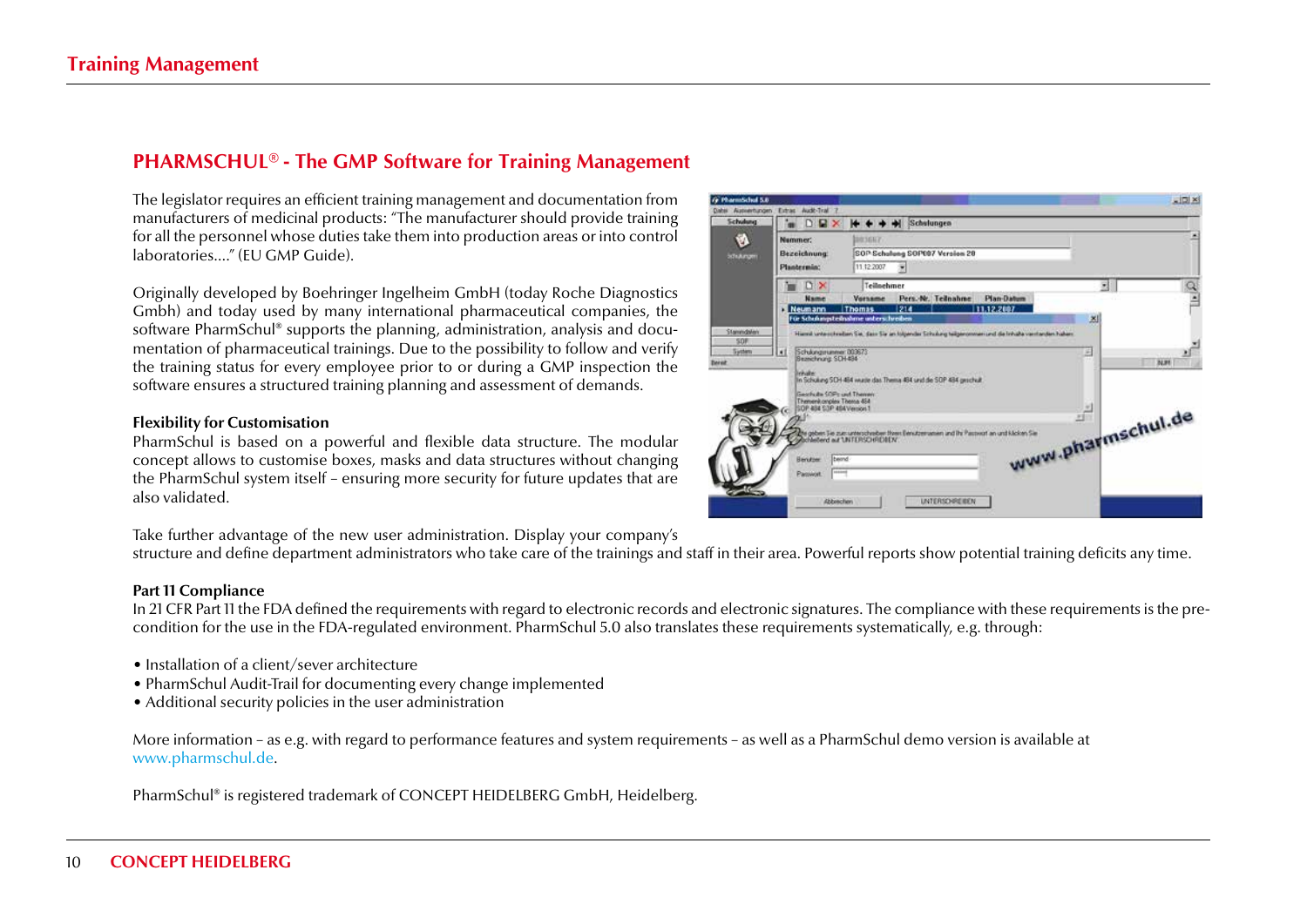GMP/GDP eLearning offers the possibility to provide cost-efficiently the Basics of GMP/ GDP requirements to new employees and external collaborators. This is the basis for a GMP qualification.

Beside a webcast-based system which delivers GMP/GDP contents, Concept Heidelberg has extended its service portfolio on 1st October 2011 to the GMP/GDP eLearning System of MediaVision.

Through this acquisition, Concept Heidelberg will be able to provide pharmaceutical and API manufacturers with GMP/GDP eLearning courses available with a company licence. More than 300 companies in 30 countries already use the system. What makes the eLearning courses unique is the availability in 11 languages.







As the programme is available online (through a media server), you only need to open the Internet browser Internet Explorer to start a session. In a word, you can use the GMP/GDP eLearning system at each desk in your company. No need for local setup. The licences are available for a whole site without limitation regarding the number of participants.

More information at www.gmp-elearning.com

The connection to Training Management Software like PharmSchul® is possible.